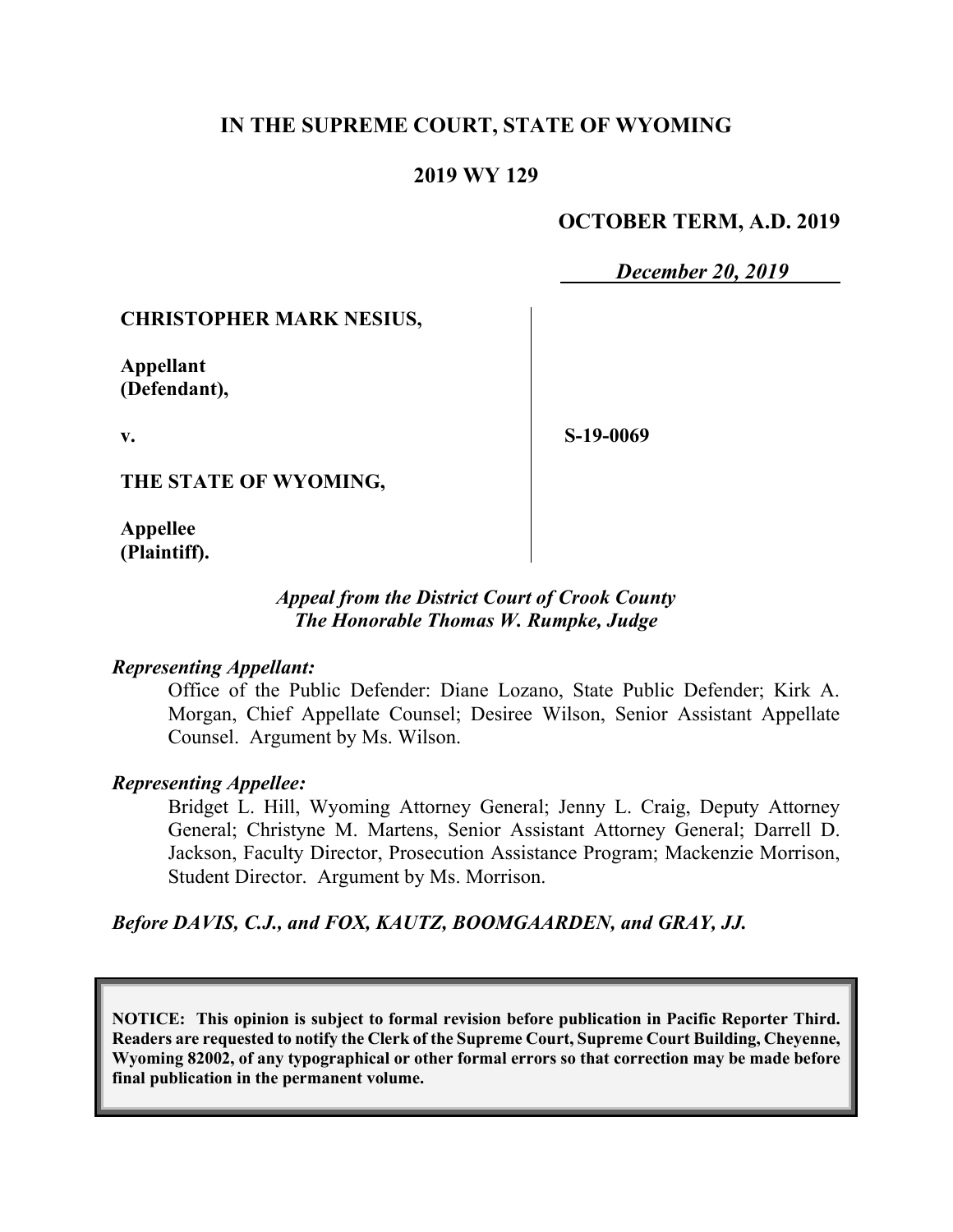### **BOOMGAARDEN**, Justice.

[¶1] A jury convicted Christopher Mark Nesius of two felonies and three misdemeanors after he led law enforcement officers on a high-speed pursuit that ended when he struck and seriously injured a motorcyclist on I-90 near Sundance, Wyoming. On appeal, Mr. Nesius challenges the sufficiency of the evidence to support his conviction for driving under the influence (DUI) causing serious bodily injury under Wyoming Statute § 31-5-  $233(b)(iii)(B)$ . He argues that his sentence for fleeing or attempting to elude police officers under Wyoming Statute § 31-5-225(a) is illegal because it exceeds the statutory maximum. And he contends that the district court's written sentence failed to conform to its oral pronouncement with respect to credit for time served. We affirm Mr. Nesius' conviction for DUI causing serious bodily injury, but remand for issuance of a corrected sentencing order.

## *ISSUES*

[¶2] Mr. Nesius raises two issues on appeal, which we rephrase:

- I. Was the evidence sufficient for the jury to convict Mr. Nesius of DUI causing serious bodily injury under Wyoming Statute § 31-  $5-233(b)(iii)(B)?$
- II. Is Mr. Nesius' 211-day sentence on Count V, fleeing or attempting to elude police officers under Wyoming Statute § 31- 5-225(a), illegal because it exceeds the statutory maximum, and did the district court's written sentence fail to conform to its oral pronouncement with respect to credit for time served?

# *FACTS*

[¶3] Given the issues on appeal, we address the facts in the context of the trial proceedings. On July 10, 2017, the State charged Mr. Nesius with six crimes: aggravated assault and battery (Count I); DUI causing serious bodily injury, second offense (Count II); reckless endangering (Count III); interference with a peace officer (Count IV); fleeing or attempting to elude police officers (Count V); and driving with a cancelled, suspended, or revoked license, second offense (Count VI).

[¶4] In October 2018, the district court held a two-day trial on these charges. The State presented the testimony of the law enforcement officers who were involved in the pursuit, a paramedic, two scientific witnesses, and the motorcyclist. The State's first witness, Wyoming State Park Ranger Brad Purcell, outlined how the incident began at Keyhole State Park on July 8, 2017. The driver of a maroon Ford truck, later identified as Mr.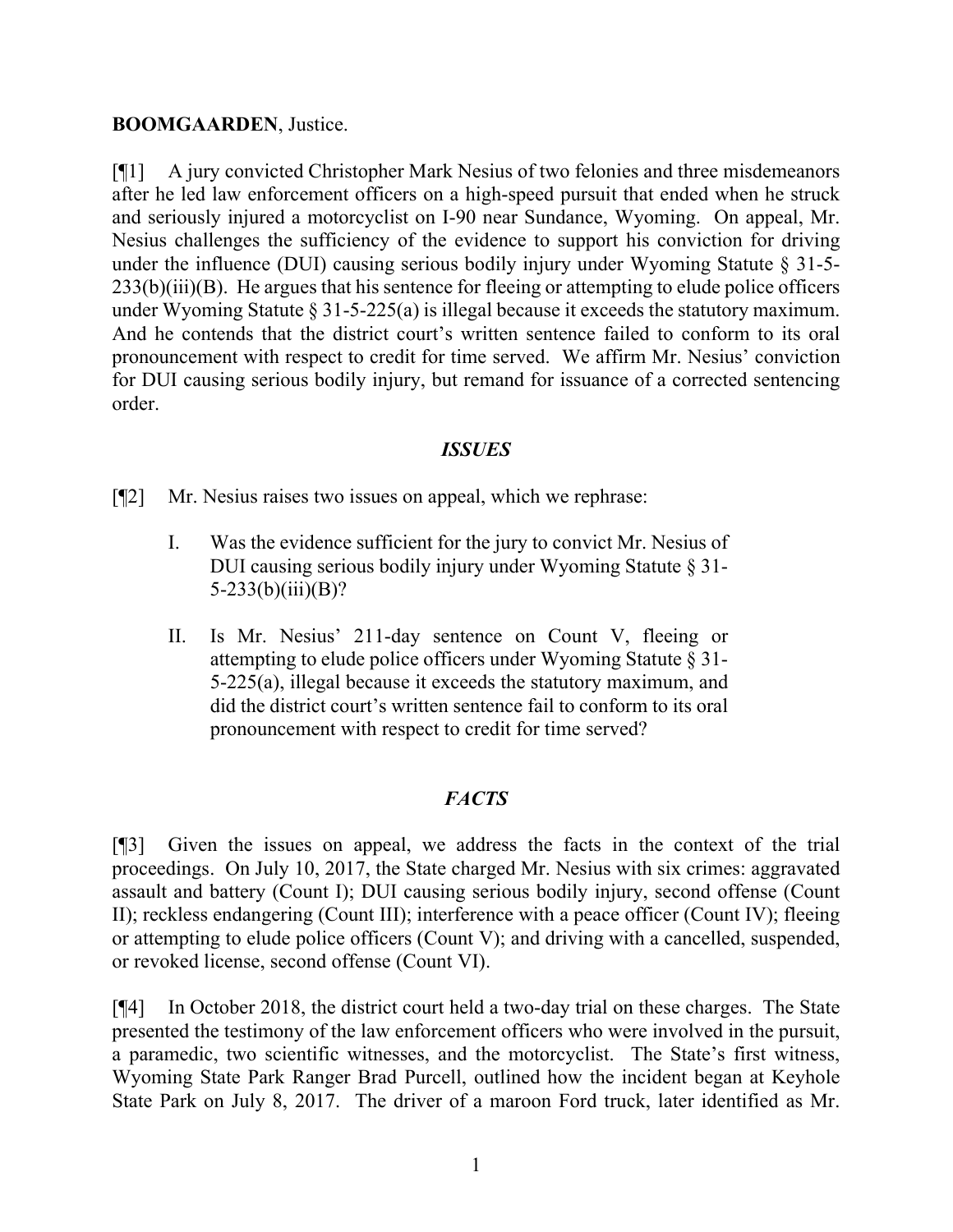Nesius, passed Ranger Purcell at a high rate of speed. Ranger Purcell determined that Mr. Nesius was driving 63 miles per hour in a 30-mile-an-hour zone. He activated the emergency lights on his vehicle and pursued the truck. Ranger Purcell observed Mr. Nesius drive "really close to the fee booth" and then proceed to McKean Road. Mr. Nesius stopped at the intersection of Pine Ridge Road due to cross-traffic and Ranger Purcell exited his vehicle to conduct a traffic stop, at which time Mr. Nesius spontaneously put both of his hands out of the truck window. As Ranger Purcell approached, Mr. Nesius' hands disappeared back into the truck and he sped off, leaving a "rooster tail full of gravel and dust" in his wake.

[¶5] Ranger Purcell returned to his vehicle and pursued Mr. Nesius south on Pine Ridge Road, where he observed Mr. Nesius cross a cattle guard at a high rate of speed and temporarily lose back-end traction before proceeding to another intersection where—in a now familiar ruse—Mr. Nesius stopped his truck in the middle of the road and spontaneously put his hands out the window. As Ranger Purcell began to open his door, Mr. Nesius sped off again. Mr. Nesius proceeded onto I-90 east towards Sundance, and additional officers joined the pursuit.

[¶6] Wyoming Highway Patrol Trooper Jared Williams, Crook County Sheriff Jeff Hodge, and Crook County Sheriff's Deputy Jason Robinson each testified about their involvement in the highway pursuit. Their testimony reflected that Mr. Nesius did not maintain a single lane. Sheriff Hodge testified that Mr. Nesius "cross[ed] over the fog line" numerous times, "cross[ed] over the centerline," drove "a little ways down through the centerline," and "passed a vehicle on the right shoulder of the road." Mr. Nesius was "pretty consistent, . . . just swerving over the centerline, fog line." Trooper Williams added that Mr. Nesius did not fail to maintain a lane just once, he did so "for a few miles." The officers also testified that Mr. Nesius did not maintain one speed on the highway. Sheriff Hodge stated that Mr. Nesius drove "73, 74, 100, 103, back down to 80-some miles an hour," and characterized his speed as "pretty sporadic." Deputy Robinson noted that Mr. Nesius' "vehicle speeds fluctuated from in the low 70s to in excess of a hundred miles an hour."

[¶7] The State's evidence reflected that officers unsuccessfully attempted to stop Mr. Nesius with spike strips. The pursuit continued until Mr. Nesius clipped the back end of a motorcycle with the front of his truck, causing both his truck and the motorcycle to lose control and leave the highway. It appeared to Sheriff Hodge that Mr. Nesius "was trying to pass the motorcycle and just was not able to successfully negotiate that pass." While some officers attended to the motorcyclist and called for emergency assistance, Trooper Williams and Sheriff Hodge approached the truck to arrest Mr. Nesius.

[¶8] When Trooper Williams and Sheriff Hodge initially contacted Mr. Nesius, he asked them questions such as "[W]hat happened?" "Am I dead?" and "Am I alive?" On crossexamination about those questions, Sheriff Hodge agreed with defense counsel that he had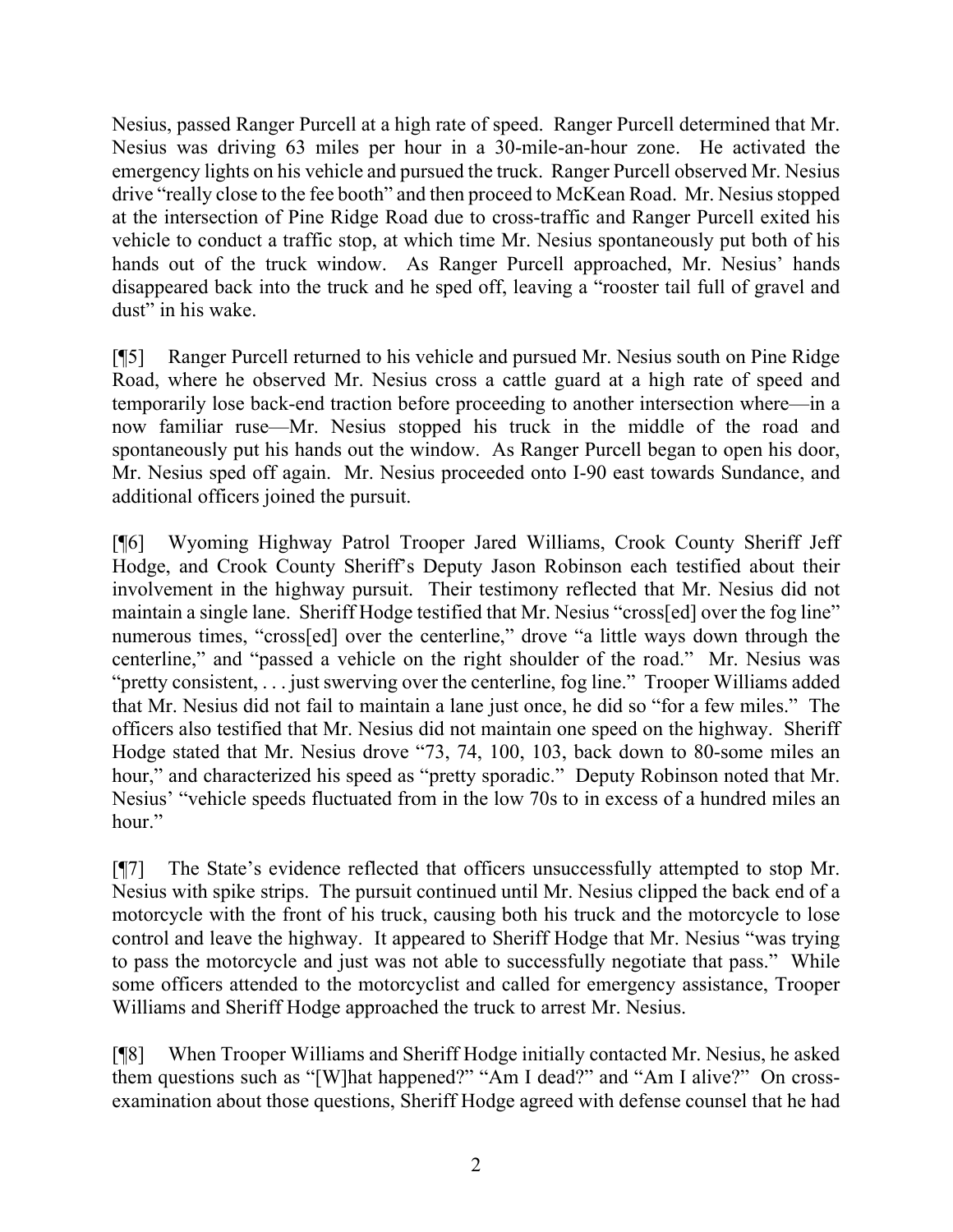observed accidents before and those were "fairly standard kind of questions people ask when you pull them out of a car." They were not unusual. When asked whether those were questions "that someone would ask who's aware of their surroundings," Sheriff Hodge responded, "[s]omewhat, or unaware of their surroundings." When asked to "modify" his answer, Sheriff Hodge clarified his testimony: "I mean, if you're asking for my judgment on what I've seen in the past, then I have dealt with people who have be[en] under highly influence of drugs that thought they were dead. Normally -- on a normal basis, normal person is not going to ask you if they're dead."

[¶9] Mr. Nesius refused to exit his truck when officers ordered him to do so. As a result, Sheriff Hodge and Trooper Williams had to "drag him out . . . and wrestle with him on the ground" to handcuff him. Sheriff Hodge characterized Mr. Nesius as being "[a]bnormally strong." Trooper Williams added that Mr. Nesius pulled away from them, screamed, and fought with them while they tried to gain control of his hands. After they handcuffed him, Mr. Nesius refused to provide his name. Consequently, Trooper Williams searched Mr. Nesius' truck for identification and found a glass pipe in the overhead console. A paramedic collected Mr. Nesius' blood at the scene.

[¶10] A forensic chemist from the Wyoming State Crime Laboratory testified that she identified the presence of methamphetamine on the glass pipe. Michael Cornell, a forensic toxicologist for the chemical testing program at the Wyoming Department of Health, testified that Mr. Nesius' blood test results confirmed "the presence of amphetamine at 14.7 nanograms per milliliter [of blood], and . . . methamphetamine at 75.2 nanograms per milliliter." He also testified about general matters related to methamphetamine use. He thus explained that the effects of methamphetamine "usually last four to eight hours but sometimes up to 12 hours," depending on the dose. He informed the jury that methamphetamine typically results in "a feeling of euphoria and excitation, [and] increased . . . heart rate, blood pressure[.]" He explained that it results in "a high feeling"— "sometimes you'll have a feeling of not necessarily invincibility but just, you know, a strong, like, personality and potentially even almost to the point of aggressiveness just to where you feel like you can take on the world." He relayed that methamphetamine can typically be detected in the blood "anywhere from short duration, you know, immediately if it might -- in IV type of use, typically, to 24 to 48 hours."

[¶11] At the close of evidence, the district court granted Mr. Nesius' motion for judgment of acquittal on Count VI, driving with a cancelled, suspended, or revoked license. The jury convicted him of the remaining five counts.

[¶12] At sentencing, the district court determined that Mr. Nesius was entitled to 211 days of credit for time served and then sentenced him to concurrent sentences of 211 days, with credit for time served, on each misdemeanor. Turning to the felony counts, the court sentenced him to five to eight years on Count I. Addressing Count II and the relationship between the various counts and credit for time served, the court stated: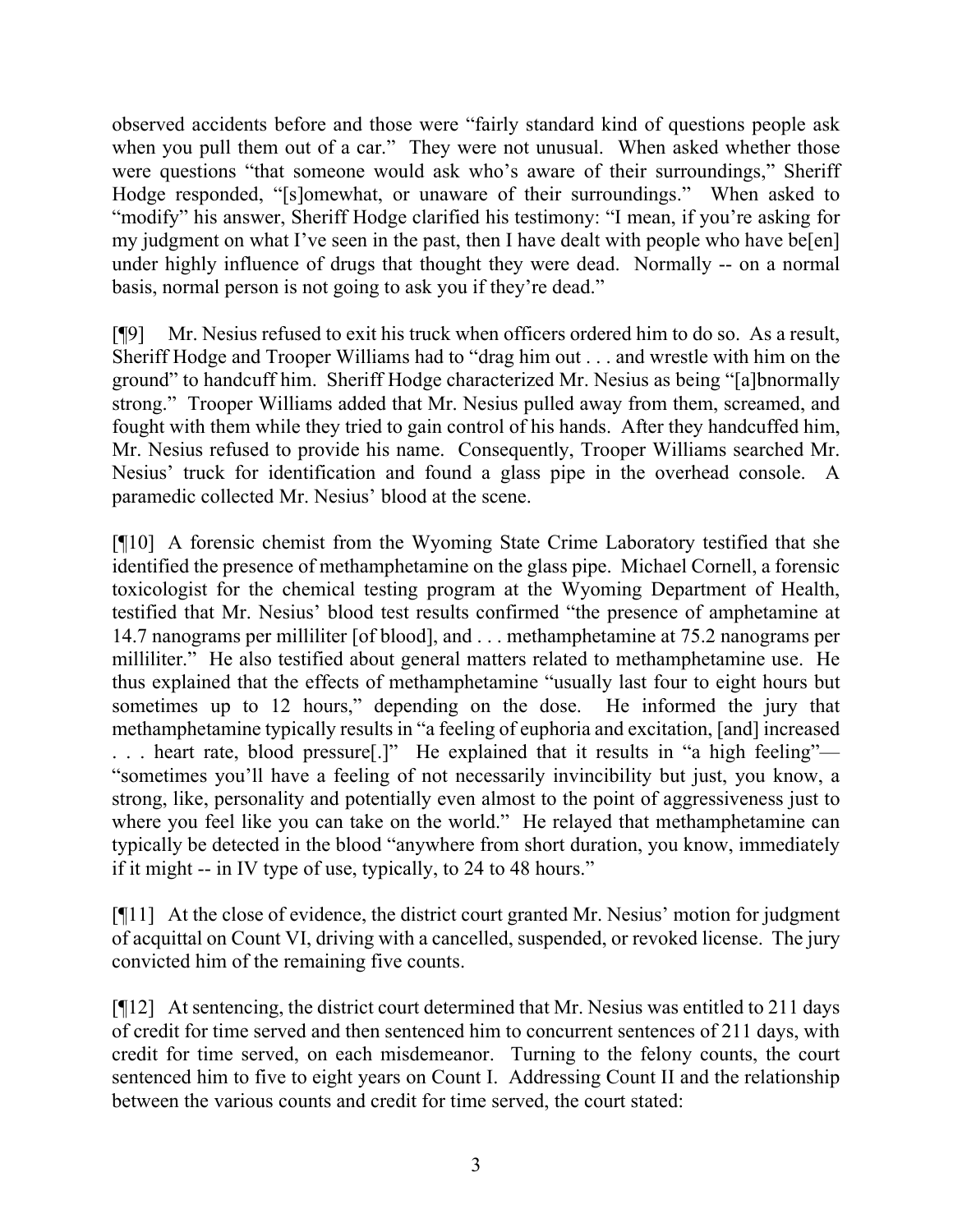As to the sentence for the DUI with serious bodily injury, the sentence will be not less than 12 nor more than 15 years to run consecutive to the aggravated assault. The two felony charges are going to run concurrent to the misdemeanors. So there will be credit for 211 days.

The district court's subsequent written sentencing order did not mention credit for time served on either felony. Mr. Nesius timely appealed.

# *DISCUSSION*

# *I. The evidence was sufficient for the jury to convict Mr. Nesius of DUI causing serious bodily injury.*

[¶13] We apply our familiar sufficiency of the evidence standard of review to Mr. Nesius' challenge to his conviction.

> When we review a criminal conviction for sufficiency of the evidence, we view the facts in the light most favorable to the State. *Downs v. State*, 581 P.2d 610, 614 (Wyo. 1978). We leave out any conflicting evidence of the defendant, and draw every reasonable inference in the State's favor. *Id*. The question we must answer is whether a reasonable and rational jury could have convicted the defendant of the crime based upon the evidence that was presented at trial. *Horn v. State*, 554 P.2d 1141, 1145 (Wyo. 1976).

*Hopkins v. State*, 2019 WY 77, ¶ 14, 445 P.3d 582, 587 (Wyo. 2019) (quoting *Guy v. State*, 2008 WY 56, ¶ 37, 184 P.3d 687, 698 (Wyo. 2008)).

[¶14] The district court instructed the jury that to find Mr. Nesius guilty of DUI causing serious bodily injury, the State had to prove the following elements beyond a reasonable doubt:

- 1. On or about the  $8<sup>th</sup>$  day of July, 2017;
- 2. In Crook County, Wyoming;
- 3. The Defendant, Christopher Nesius;
- 4. Drove a vehicle;
- 5. While under the influence of a controlled substance;<sup>[1](#page-4-0)</sup>

<span id="page-4-0"></span><sup>&</sup>lt;sup>1</sup> The court instructed the jury that a "controlled substance" is "a drug, substance, or immediate precursor in Schedules I through V of Article III of the Wyoming Controlled Substances Act of 1971." It further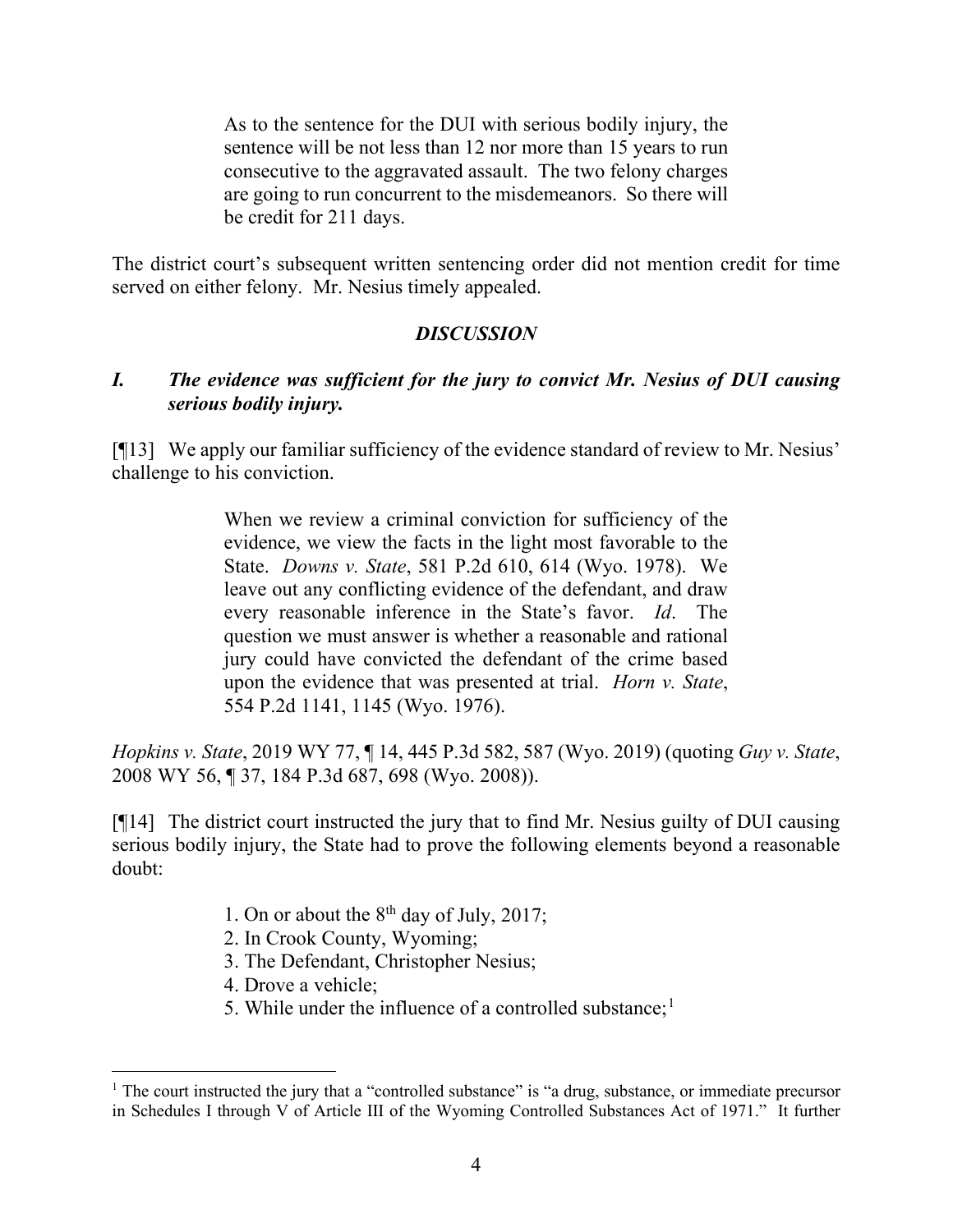6. To a degree which rendered defendant incapable of driving safely;

7. As a result of such driving, caused serious bodily injury to another person.

Mr. Nesius challenges the sufficiency of the evidence to support the fifth and sixth elements. We limit our analysis accordingly.

# **A. While under the influence of a controlled substance**

[¶15] As the preceding jury instruction suggests, "there is no prescribed concentration in the system with respect to controlled substances, nor is there any presumption attaching to specified quantities." *Buckles v. State*, 830 P.2d 702, 706 (Wyo. 1992). As a result, "[t]he sole question is whether the person is incapable of driving safely because he is under the influence of a controlled substance." *Id.* 

[¶16] The State presented ample evidence from which the jury could reasonably infer that Mr. Nesius drove a vehicle while under the influence of a controlled substance. Mr. Nesius' blood tested positive for methamphetamine. Trooper Williams found a pipe in Mr. Nesius' truck which tested positive for the presence of methamphetamine residue. Viewing Sheriff Hodge's testimony in the light most favorable to the State, *Hopkins*, ¶ 14, 445 P.3d at 587, the jury could reasonably conclude that Mr. Nesius asked officers "Am I dead?" because he was under the influence of drugs, not because he had just been in a car accident. Finally, the jury could compare Mr. Cornell's testimony about the typical effects of methamphetamine with Mr. Nesius' behavior. From that comparison, it could reasonably conclude that he was under the influence because he exhibited "aggressiveness" and a "take on the world" attitude in his interactions with law enforcement officers. Contrary to Mr. Nesius' assertion, the State did not have to present testimony from a drug recognition expert to confirm that he exhibited indicia of being under the influence. The jury could draw that inference on its own.

# **B. To a degree which rendered defendant incapable of driving safely**

[¶17] "Proof of unsafe driving . . . is competent evidence to be considered with all of the other evidence in determining whether the driver is under the influence of intoxicating liquor to a degree that he is incapable of safely driving." *Nowack v. State*, 774 P.2d 561, 570 n.13 (Wyo. 1989). We see no reason to distinguish cases involving controlled substances when considering evidence of unsafe driving.

instructed the jury that "'Methamphetamine' is a controlled substance listed in Schedule II of the Wyoming Controlled Substances Act of 1971."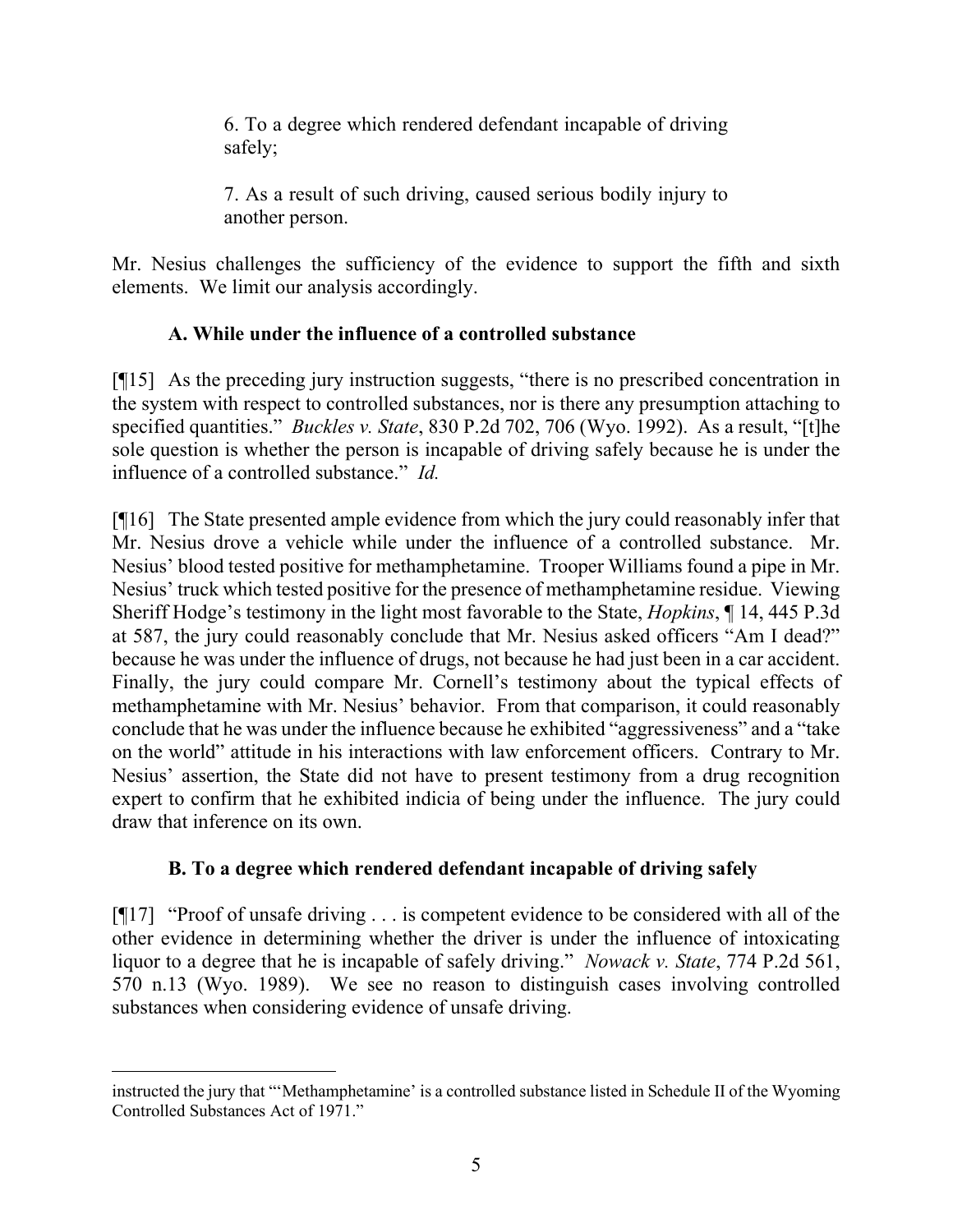[¶18] The State presented sufficient evidence from which the jury could reasonably infer not only that Mr. Nesius was under the influence of methamphetamine, but also that he was under the influence of that controlled substance to a degree which rendered him incapable of driving safely. From Mr. Nesius' unsafe driving, the jury could reasonably infer that his reaction times, and his ability to appropriately gauge speed and distance, were compromised by methamphetamine. Mr. Nesius did not just drive more than double the speed limit through Keyhole State Park, he almost struck a fee booth as he passed it. On the highway, he consistently failed to maintain a lane and drove far in excess of the speed. Mr. Nesius failed to negotiate a pass around a motorcycle, clipping the back of it with the front of his truck. When the evidence is viewed as a whole and in the light most favorable to the State, we have little trouble concluding that the evidence was sufficient for the jury to draw the necessary connection between Mr. Nesius' intoxication and driving capability. Contrary to Mr. Nesius' assertion, the State did not have to present an expert to confirm that 75.2 nanograms of methamphetamine per milliliter of blood is a sufficient concentration to affect a person's mental or physical processes, behavior, motor function, or emotions. And the whole of the State's evidence did more than, as Mr. Nesius suggests, simply show that he had methamphetamine and methamphetamine metabolites in his system at the time of the crash and that methamphetamine, in general, causes euphoria, excitation, increased heart rate and blood pressure, a feeling of invincibility, and aggressiveness.

# *II. Mr. Nesius' sentence for fleeing or attempting to elude police officers is illegal, and the district court's written sentence failed to clearly conform to its oral pronouncement and the law with respect to credit for time served.*

[¶19] Applying a de novo standard of review, *Candelario v. State*, 2016 WY 75, ¶ 5, 375 P.3d 1117, 1118 (Wyo. 2016), we agree with the parties that Mr. Nesius' sentence for fleeing or attempting to elude police officers under Wyoming Statute § 31-5-225(a) (Count V) is illegal because it exceeds the statutory maximum. We further conclude that the district court's written sentence failed to conform to its oral pronouncement with respect to credit for time served. Mr. Nesius is entitled to 211 days of credit for time served on felony Count I, but not felony Count II. He should nevertheless receive credit for time served on Count II if the district court in its discretion intended to grant him such credit at the time of sentencing.

## **A. Sentence for fleeing or attempting to elude police officers**

[¶20] A sentence that exceeds the statutory maximum is illegal. *Gould v. State*, 2006 WY 157, ¶ 9, 151 P.3d 261, 265 (Wyo. 2006). The applicable statute determines the statutory maximum. *See Brown v. State*, 2004 WY 119, ¶ 7, 99 P.3d 489, 491 (Wyo. 2004). The statutory maximum for fleeing or attempting to elude police officers is "a fine of not more than seven hundred fifty dollars  $(\$750.00)$ , ... imprisonment for not more than six  $(6)$ months, or both." Wyo. Stat. Ann. § 31-5-225(b) (LexisNexis 2019). Mr. Nesius' 211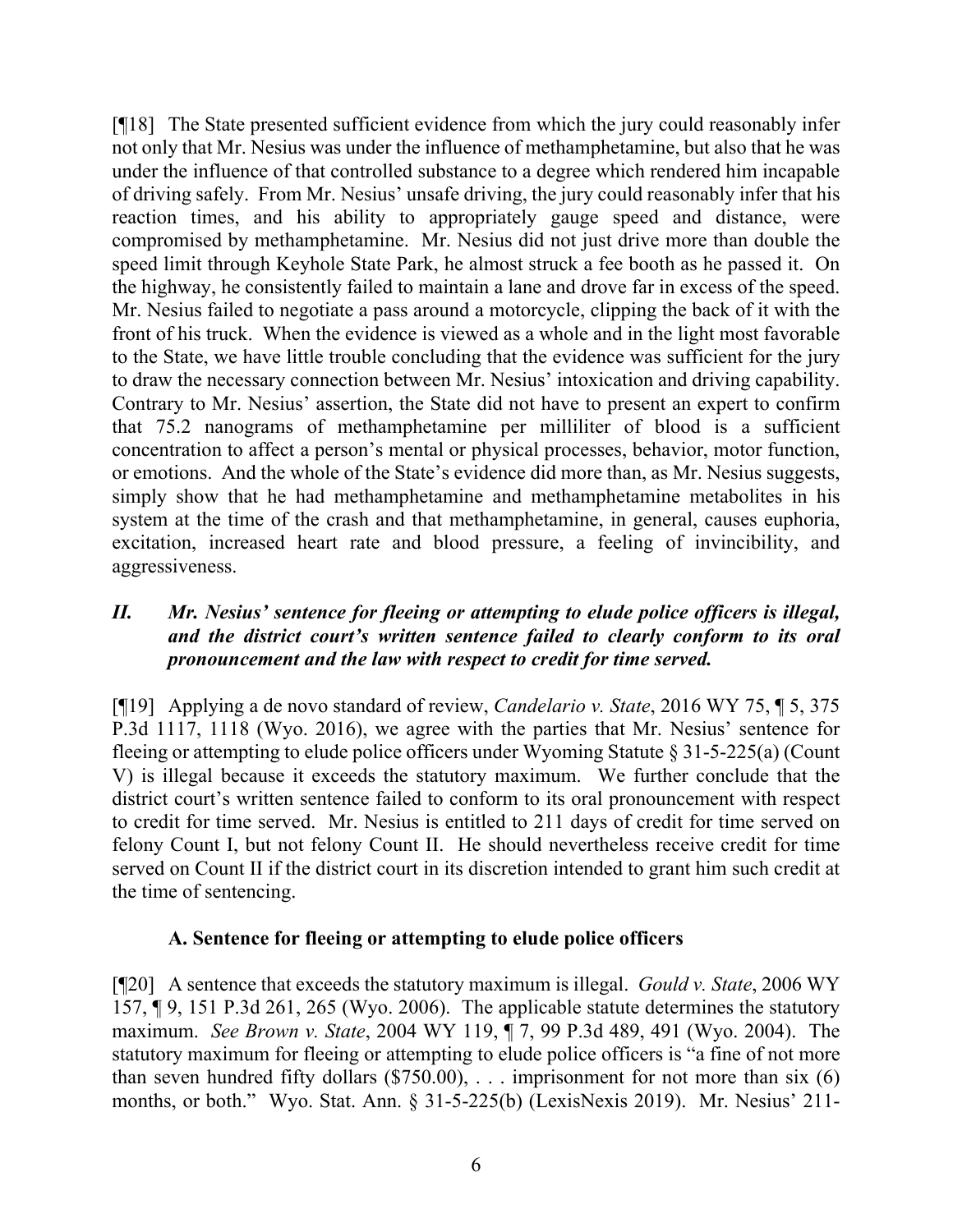day sentence on Count V clearly exceeds the statutory maximum of six months by, at most, 31 days, and is therefore illegal. *Gould*, ¶ 9, 151 P.3d at 265.

[¶21] "When a district court exceeds its sentencing authority and the sentence is divisible," we may remand for resentencing or simply mandate that the illegal portion be stricken. *Smith v. State*, 2012 WY 130, ¶ 16, 286 P.3d 429, 434 (Wyo. 2012) (quoting *Crosby v. State*, 2011 WY 44, ¶ 8, 247 P.3d 876, 878 (Wyo. 2011)). We generally remand for resentencing where it seems likely that the "court may have imposed a different sentence had it known that part of the sentence was illegal," and we strike the illegal portion of a sentence when it seems unlikely "that the legal part of the sentence would change." *Id.* (citations omitted). We are convinced that if the district court had known that Mr. Nesius' 211-day sentence on Count V was illegal, it would have sentenced him to the maximum term of six months for that offense. We therefore mandate that the illegal portion of Mr. Nesius' sentence be stricken and that he be sentenced to six months on Count V, with credit for time served.

# **B. Credit for time served**

[¶22] This appeal implicates various rules related to credit for time served and sentencing orders. "A defendant is entitled to credit for the defendant's 'time spent in presentence confinement, against both the minimum and maximum sentence, if the defendant was unable to post bond for the offense of which he was convicted.'" *Mitchell v. State*, 2018 WY 110, ¶ 33, 426 P.3d 830, 839 (Wyo. 2018) (quoting *Rosalez v. State*, 955 P.2d 899, 900 (Wyo. 1998) (citations omitted)). The written sentence must "[s]tate the extent to which credit for presentence confinement is to be given for each sentenced offense" and be consistent with the oral pronouncement of sentence. W.R.Cr.P. 32(c)(2)(F) (LexisNexis 2019); *Palomo v. State*, 2018 WY 42, ¶ 26, 415 P.3d 700, 706 (Wyo. 2018). An unambiguous oral sentence prevails over a contrary provision found in a written sentence. *See Washington v. State*, 2019 WY 22, ¶ 3, 435 P.3d 366, 367 (Wyo. 2019); *see also Britton v. State*, 2009 WY 91, ¶ 24, 211 P.3d 514, 519 (Wyo. 2009).

[¶23] When the district court pronounced Mr. Nesius' sentence at the hearing, it unambiguously stated that he was entitled to 211 days of credit for time served. Seizing on the district court's statement at the hearing that "[t]he two felony charges are going to run concurrent to the misdemeanors," Mr. Nesius argues that this case involves a straightforward application of a rule we pronounced in *Scott v. State*: "credit for time served is applied against all concurrent sentences imposed in a single prosecution." 2012 WY 86, ¶ 19, 278 P.3d 747, 753 (Wyo. 2012) (citing *Weedman v. State*, 792 P.2d 1388, 1389 (Wyo. 1990)). This case is not so straightforward, however, because it involves a combination of concurrent and consecutive sentences. *Scott* did not squarely address application of credit for time served in these circumstances. *See id.* ¶¶ 18–19, 278 P.3d at 753 (rejecting Mr. Scott's argument that his sentence was illegal because it was "not possible for him to serve six month misdemeanor sentences concurrently with three consecutive felony sentences").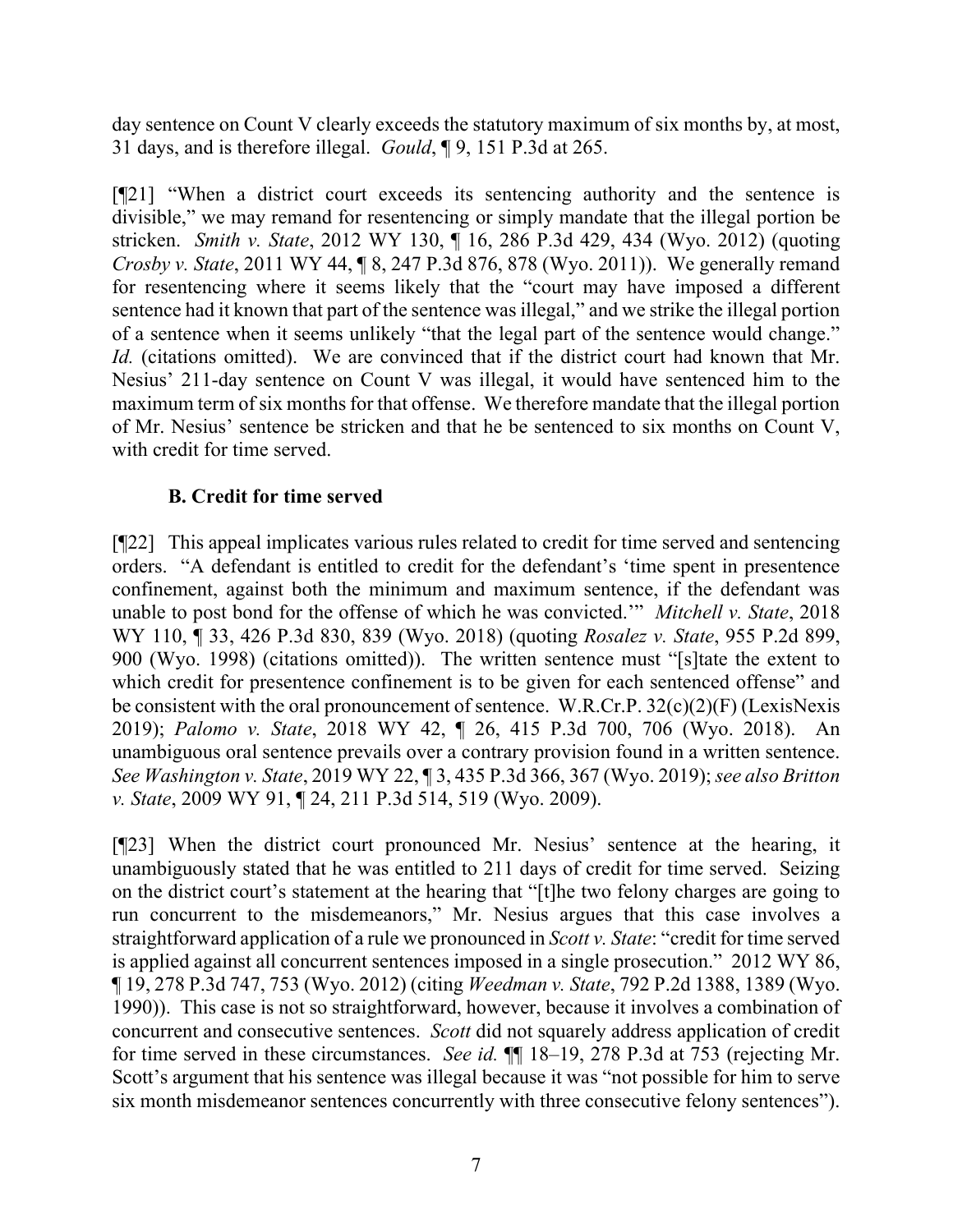We must also consider how credit for time served applies to Mr. Nesius' consecutive felony sentences.

[¶24] In *Palmer v. State*, we held "that when consecutive sentences are ordered, the proper allocation of credit for time served is one that gives the defendant full credit for the actual time served against his total term of imprisonment." 2016 WY 46,  $\P$  14, 371 P.3d 156, 159 (Wyo. 2016). Accordingly, credit should be allocated "to one, but not more, of a defendant's consecutive sentences." *Id.* In so determining, we explained:

> In the case of concurrent sentences, the period of presentence confinement should be credited against each sentence. This is so because concurrent sentences obviously commence at the same time and in functional effect result in one term of imprisonment represented by the longest of the concurrent sentences imposed. Only by giving credit against each concurrent sentence will the defendant be assured of receiving credit for the full period of presentence confinement against the total term of imprisonment. *When consecutive sentences are imposed, crediting the period of presentence confinement against one of the sentences will assure the defendant full credit against the total term of imprisonment.*

*Id.* (emphasis in original) (quoting *Schubert v. People*, 698 P.2d 788, 795 (Colo.1985)). We therefore concluded that the district court did not err when it ordered Mr. Palmer receive "credit for any time served" at the sentencing hearing and then, in its written judgment and sentence, applied his ninety-nine days of presentence confinement to the first of his three consecutive sentences. *Id.* ¶ 15, 371 P.3d at 159.

[¶25] Applying *Scott* and *Palmer* here, we conclude that the court's written sentence failed to conform to its oral pronouncement with respect to credit for time served because, while the court recognized at the sentencing hearing that Mr. Nesius was entitled to 211 days of credit for time served, it did not grant him credit for time served on the Count I felony in the written sentencing order. Mr. Nesius is entitled to 211 days of credit for time served on Count I to ensure that he receives "full credit . . . against his total term of imprisonment." *Palmer*, ¶ 14, 371 P.3d at 159; *see also Scott*, ¶ 19, 278 P.3d at 753. Mr. Nesius is not, however, **entitled** to credit for time served on his consecutive sentence for the Count II felony, lest he receive credit for double the time he actually spent in pre-sentence confinement. *Palmer*, ¶ 14, 371 P.3d at 159.

[¶26] However, though we conclude that Mr. Nesius is not **entitled** to credit for time served on felony Count II, the district court had discretion to award him credit on that count if it wished to do so. *Hutton v. State*, 2018 WY 88, ¶ 16, 422 P.3d 967, 971 n.8 (Wyo. 2018) (citing *Askin v. State*, 2016 WY 9, ¶¶ 9–11, 365 P.3d 784, 786–87 (Wyo. 2016)).